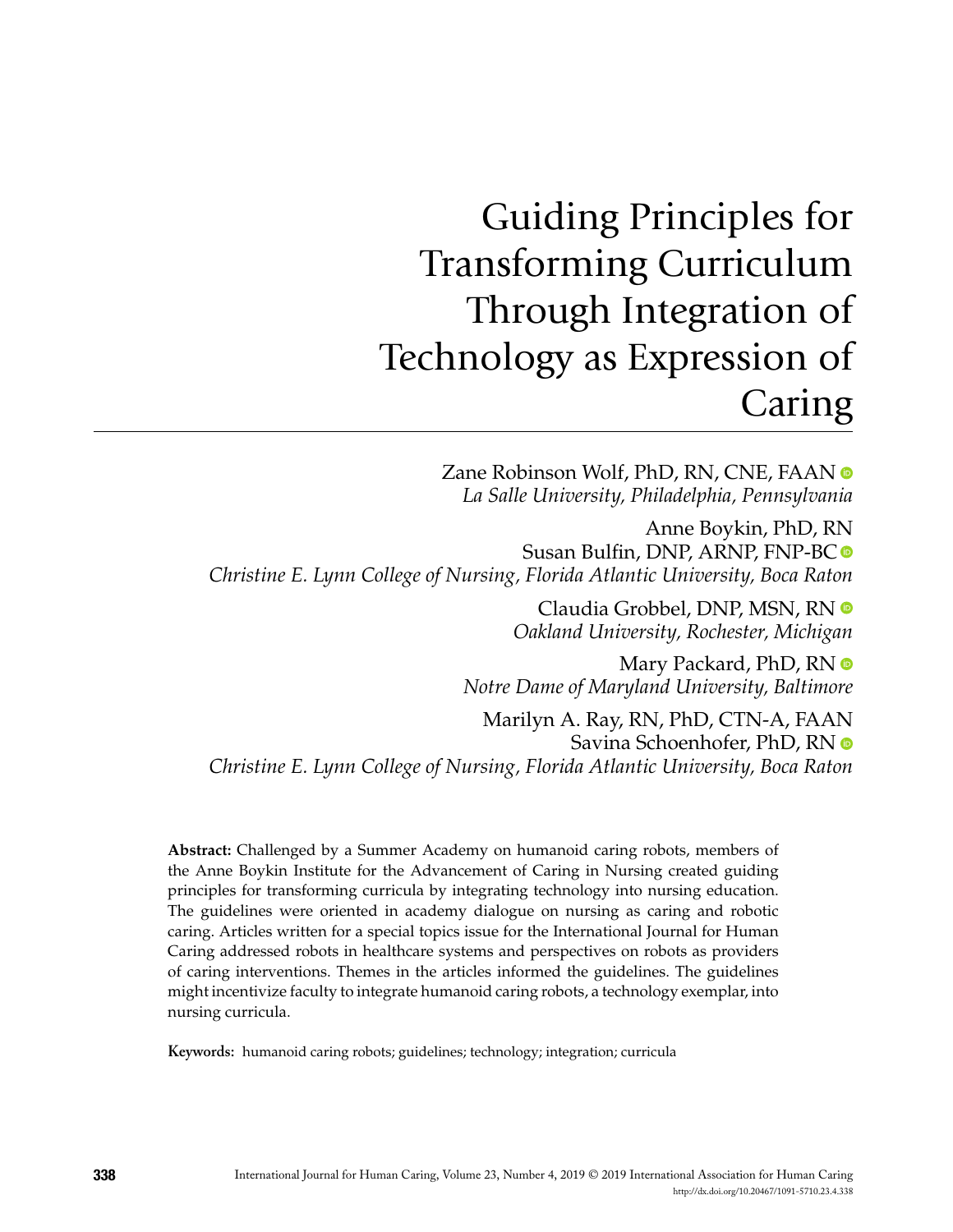## **Background**

The Anne Boykin Institute for the Advancement of Caring in Nursing (ABIACN) presents Summer Academies each June on various topics addressing caring science. Participants meet at Florida Atlantic University, having prepared for conversations with readings posted in anticipation of open-ended questions presented by evocateurs to elicit dialogue. During June 2018, attendees met for 2½ days to explore the intersection between healthcare robots and caring science. The title, *Caring Humanoid Robots: Is it Possible*, focused the academy. Contact hours were available for nurse participants.

In tandem with the conference agenda, another plan was conceived. Academy leaders called for conversations held during the academy and scholar expertise to be transformed into manuscripts for an issue-focused journal that the *International Journal for Human Caring* (IJHC) committed to publish. A number of attendees and others authored articles published in the 23(2) 2019 special issue of the journal. Because humanoid caring robots (HCRs) have already been integrated into healthcare services, the implications of ongoing technological changes needed to be explored further. Robotic nursing care has already influenced nursing practice and will continue to challenge nurses to master the content and clinical applications of this example of a new industrial revolution.

Members of the ABIACN Board were challenged to create a number of guiding principles for transforming curricula through the integration of technology, specifically HCRs, as expressions of nurse caring. One member reviewed the IJHC 23(3) 2019 manuscripts for themes that might suggest guiding principles. A number of principles were presented in a matrix for members of the ad hoc group to review. Conversations and written revisions and comments on the guidelines led to more changes and additions to the matrix (Table 1).

Terminology describing humanoid caring robots (HCRs) varies. Several terms for robots in healthcare include: humanoid healthcare robots, humanoid care robots, care robots, humanoid social robot, carebots, and HCRs. Terms and definitions need to be standardized in nursing and healthcare literature.

Some HCRs are positioned in physical space where direct care is provided to patients and nursing staff direct and monitor robot-delivered functions. Many have been created to look like human

bodies (human likeness). There are active and passive robots. HCRs, as active robots, are engineered and programmed to respond to patient cues and initiate interaction as they stimulate human-responses to robot stimuli.

Engineers are challenged to create plans and manufacture humanoid caring robots that are physically present in care and caring situations, respond to patients' cues, and stimulate patients' responses to robot cues. It is doubtful that consciousness as lived in the present can be engineered to simulate this aspect of human capability. However, super artificial intelligence may in the future be able to mimic complex responses that are engendered in persons being cared for. The fullness of intersubjective caring in nursing, as explained in theories and performed in nursing care situations, will continue to be reserved for human-to-human encounters. However, caring with super artificial intelligence-programmed technology, while maintaining "right" relationships with the technology, may open deeper ways of technical knowing. Patients' perceptions of the functions provided by HCRs may be judged as caring behaviors.

The members of the ad hoc group of the ABIACN Board were committed to the idea that the information in the table could assist nurse faculty to examine specific guidelines and content identified and reflect on the need for curricular integration of HCR content and clinical experiences. Faculty might ultimately add to their understanding of HCR development and engineering, identify the contributions of healthcare professionals to the creation, programming, and implementation of HCRs, and investigate current clinical applications. In recognizing the presence of HCRs in the delivery of nursing care, they could plan curriculum changes: outcome statements, competencies, content integration, and clinical experiences for undergraduate, graduate, and doctoral level courses.

The ABIACN "robot" group hoped that the guidelines might foster conversations in curriculum committees on the importance of seeing HCRs as a machine, at times enhanced by artificial intelligence. The challenge is to expand their appreciation of HCRs as they function in direct nursing care situations. Of possible concern is how faculty judge HCRs in relation to the provision of nursing care functions replaced by HCRs, and whether patients may perceive robot activities as caring and compassionate. Discussions among faculty could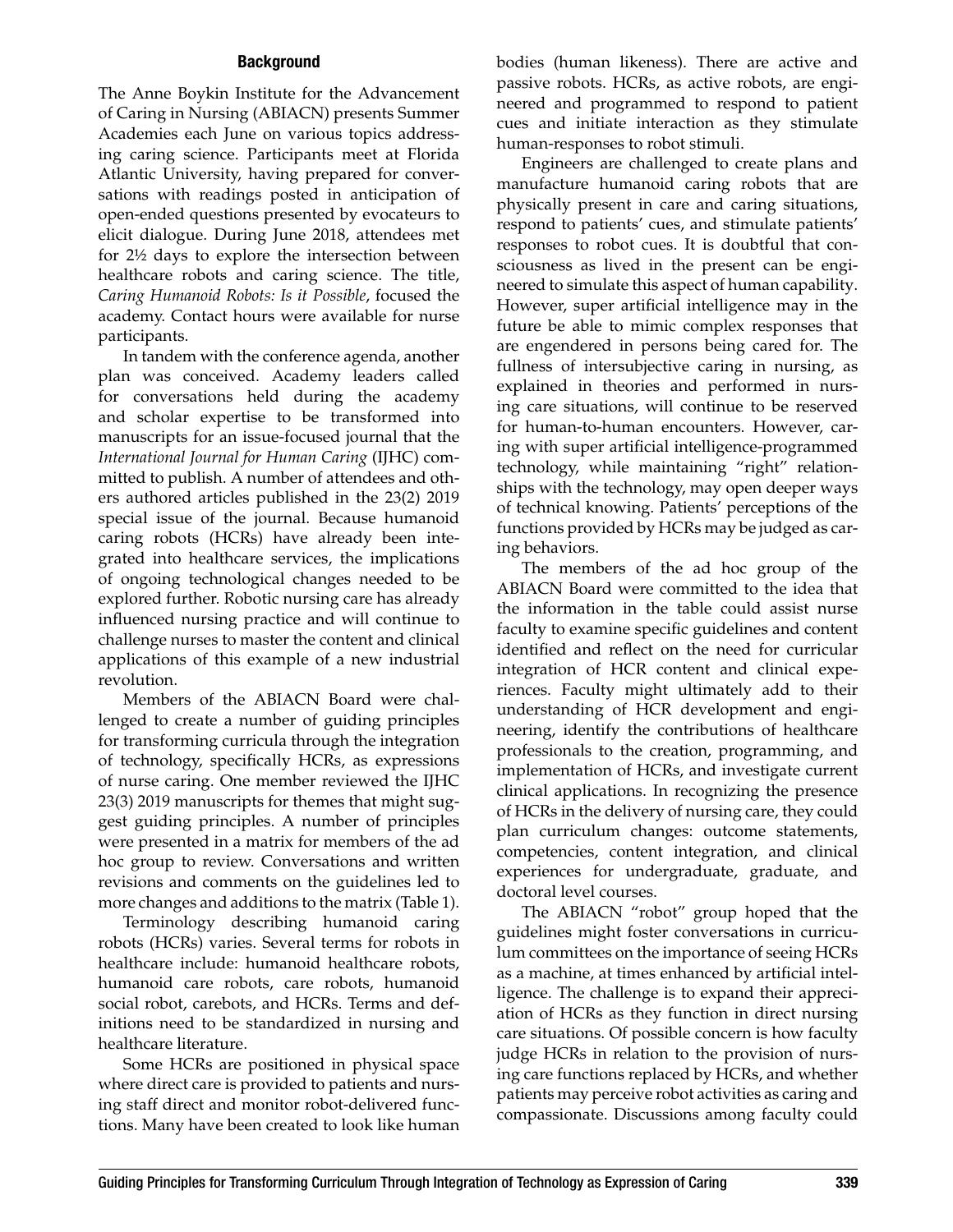| Guiding Principle                                                                                                                                                                                                                                                                                                                                                                                                                                   | Content                                                                                                                                                                                           | Education                                                                                                                                                                                                                                                                                    | Practice                                                                                                                                                                                                                                                                                                                                                        | Research                                                                                                                                              |
|-----------------------------------------------------------------------------------------------------------------------------------------------------------------------------------------------------------------------------------------------------------------------------------------------------------------------------------------------------------------------------------------------------------------------------------------------------|---------------------------------------------------------------------------------------------------------------------------------------------------------------------------------------------------|----------------------------------------------------------------------------------------------------------------------------------------------------------------------------------------------------------------------------------------------------------------------------------------------|-----------------------------------------------------------------------------------------------------------------------------------------------------------------------------------------------------------------------------------------------------------------------------------------------------------------------------------------------------------------|-------------------------------------------------------------------------------------------------------------------------------------------------------|
| The education of nurses<br>and other healthcare<br>providers will include<br>content and reflection<br>on ethical principles of<br>autonomy, justice,<br>human dignity, respect,<br>etc. so that they bring<br>awareness of ethical<br>problems to the<br>nurse/healthcare<br>provider-robot-patient<br>situation                                                                                                                                   | Ethical principles:<br>patient autonomy,<br>justice, privacy<br>Humanistic/altruistic<br>values<br>Ethical challenges<br>involved<br>in nurse/healthcare<br>provider-robot-<br>patient situations | Ethical principles<br>applied to robot-<br>patient situations<br>Ethical challenges<br>involved in<br>nurse/health care<br>provider-robot-<br>patient situations                                                                                                                             | Educational sessions<br>exploring ethical<br>challenges implicated<br>in nurse/healthcare<br>provider-robot-patient<br>situation                                                                                                                                                                                                                                | Descriptive,<br>observational study<br>on patient responses<br>to HCR provision of<br>direct care functions                                           |
| The education of nurses<br>and other healthcare<br>providers will include<br>simulated caring<br>situations in which<br>students, practicing<br>nurses, and healthcare<br>providers learn how to<br>manage the technology<br>of robots, manage the<br>physical space where<br>direct care activities are<br>carried out with robots,<br>and prevent patient<br>harm from accidents,<br>such as falls and data<br>leakage associated with<br>robots. | Safety threats of HCR-<br>delivered nursing care<br>Physical space<br>positioning of HCR in<br>patient rooms<br>Data leakage threats<br>associated with HCR-<br>delivered nursing care            | Simulated nursing<br>care situations with<br>undergraduate<br>nursing students and<br><b>HCR</b><br>Other than HCR<br>(passive), robot<br>applications in<br>healthcare<br>Identification and<br>elimination of safety<br>threats identified in<br>provision of HCR<br>direct care functions | Educational sessions:<br>how to manage HCR in<br>direct care situations;<br>how to integrate and<br>evaluate specific<br>nursing care functions<br>of HCR used patient<br>care; identification and<br>elimination of safety<br>threats in provision of<br>HCR direct care<br>functions                                                                          | Survey study on<br>registered nurses'<br>positive and negative<br>attitudes on HCR<br>delivery of nursing<br>care functions                           |
| The education of<br>nursing nurses will<br>include practice<br>situations whereby<br>direct care is provided<br>and students manage<br>HCRs providing<br>nursing services for<br>assigned patients.                                                                                                                                                                                                                                                 | Development of<br>beginning and more<br>advanced skill in<br>point of care functions<br>provided by HCR for<br>patients                                                                           | Students provide<br>nursing care in long-<br>term care settings to<br>residents with HCR in<br>their rooms<br>Students in clinical<br>leadership practicums<br>monitor patient care<br>functions provided by<br><b>HCR</b>                                                                   | Simulated nursing care<br>situations with nursing<br>assistants and licensed<br>practical nurses<br>providing care to<br>residents with robots in<br>long-term care setting<br>rooms<br>Staff nurses in<br>long-term care settings<br>supervise nursing<br>assistants providing<br>nursing care to residents<br>with HCR in providing<br>nursing care functions | Descriptive,<br>observational study<br>on patient responses<br>and nursing<br>assistants' interface<br>with HCR provision<br>of direct care functions |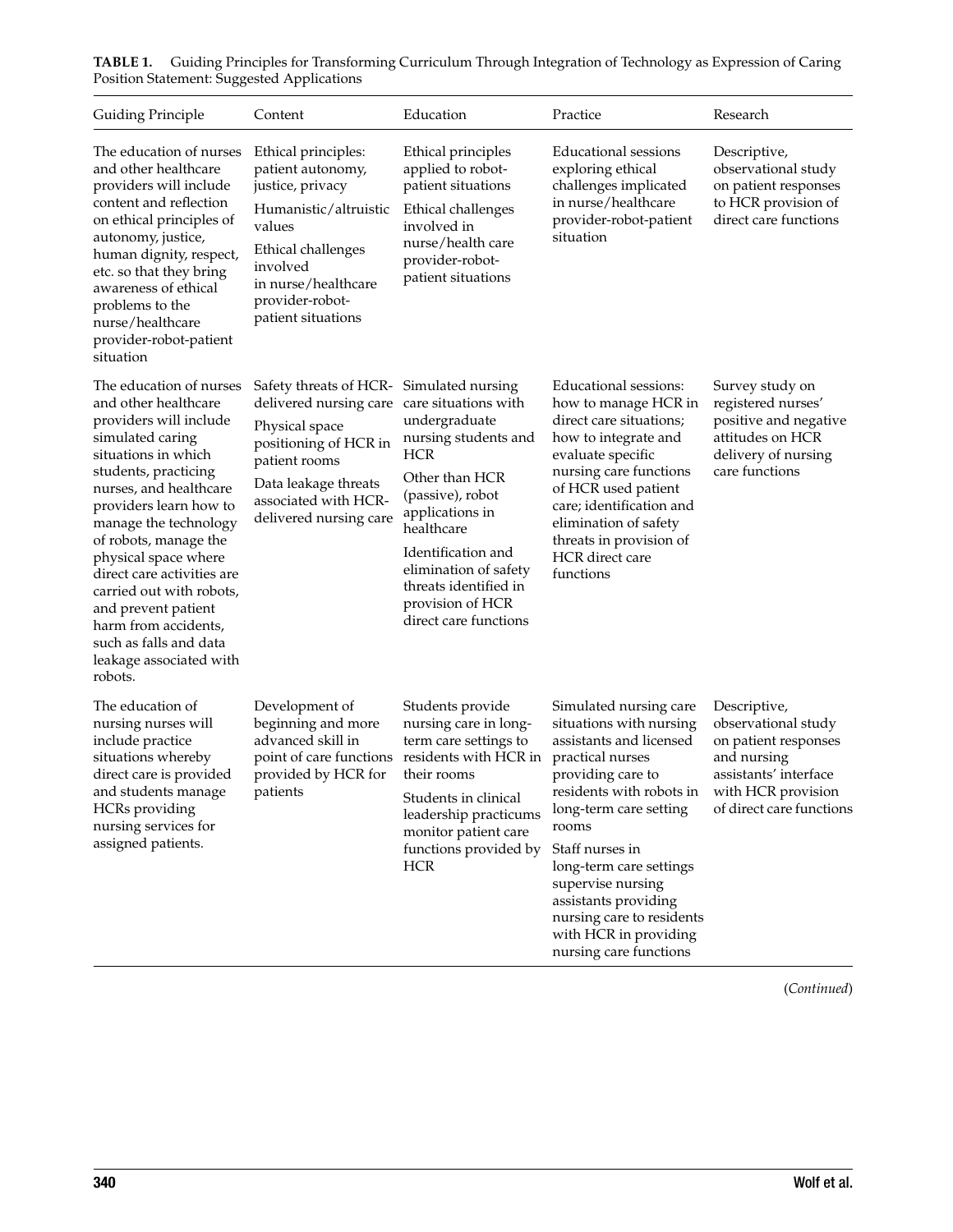| <b>Guiding Principle</b>                                                                                                                                                                                                                                                                                                                         | Content                                                                                                                                                                                                                                                                            | Education                                                                                                                                                                                                                                              | Practice                                                                                                                                                                                                                                                                               | Research                                                                                                                                                                                                                  |
|--------------------------------------------------------------------------------------------------------------------------------------------------------------------------------------------------------------------------------------------------------------------------------------------------------------------------------------------------|------------------------------------------------------------------------------------------------------------------------------------------------------------------------------------------------------------------------------------------------------------------------------------|--------------------------------------------------------------------------------------------------------------------------------------------------------------------------------------------------------------------------------------------------------|----------------------------------------------------------------------------------------------------------------------------------------------------------------------------------------------------------------------------------------------------------------------------------------|---------------------------------------------------------------------------------------------------------------------------------------------------------------------------------------------------------------------------|
| The<br>education<br>of nurses will<br>examine the goal that<br>robotic functions serve<br>as extenders of care<br>providers' functions,<br>including caregivers at<br>home, staff of long-term<br>care facilities, nurses<br>and other healthcare<br>providers, including<br>nursing assistants,<br>and other members<br>of the healthcare team. | Specific functions of<br>HCR as programmed<br>and engineered<br>Analysis of HCR<br>functions in relation<br>to basic nursing care<br>needs<br>Responsibility of<br>nurses to develop<br>caring relationships<br>with patients also<br>receiving nursing care<br>functions from HCR | Detailed analysis of<br>HCR functions as<br>engineered<br>Fit of HCR functions<br>in patients'/residents'<br>plans of care<br>Identification of<br>elements of decision-<br>making process for<br>prescription of HCR<br>for patient care<br>functions | Educational sessions<br>providing information<br>on specific nursing<br>functions and<br>limitations of HCR<br>functions<br>Analysis of HCR<br>prescriptions matching<br>patients' needs<br>assessment                                                                                 | Test of knowledge<br>developed on HCR<br>functions, limitations,<br>safety threats, needs<br>assessments, and<br>prescription process<br>for HCR use in<br>different healthcare<br>settings (item and test<br>statistics) |
| The education of nurses<br>will explore humanoid<br>care robots as<br>substitutes or<br>complements to nursing<br>care framed by theories<br>on nurse caring.                                                                                                                                                                                    | Healthcare extenders:<br>mobile devices, HCR,<br>telehealth<br>Locsin: Technological<br>Competency as Caring<br>in Nursing theory                                                                                                                                                  | Healthcare extenders:<br>technology use and<br>effect on patient/<br>resident interactions<br>Components of<br>Technological<br>Competency as Caring<br>in Nursing theory                                                                              | Identification and<br>Implementation of mid-<br>range theories in use of<br>Humanoid care robots                                                                                                                                                                                       | Development of<br>Additional mid-range<br>Theories to guide<br>Nursing practice with<br>Humanoid care robots                                                                                                              |
| The education of nurses<br>will include content on<br>safety threats reported<br>in empirical and<br>theoretical literature on<br>threats associated with<br>robotic and other<br>technologic devices<br>implemented in<br>healthcare services and<br>strategies to eliminate<br>these threats.                                                  | Process of searching<br>the literature using<br>search terms,<br>delimiters, and<br>databases<br>Comparison of<br>empirical and<br>theoretical literature                                                                                                                          | Research and<br>evidence-based<br>retrieval of literature<br>Appraisal of literature<br>obtained with<br>evidence-based<br>practice search<br>processes<br>Synthesis of nursing<br>strategies to improve<br>the quality and safety<br>of nursing care  | Identification of nursing<br>strategies gleaned from<br>database searching on<br>strategies to ensure<br>patient safety when<br>HCR are integrated into<br>nursing care plans                                                                                                          | Databased review of<br>the literature on HCR<br>safety threats:<br>examples of empirical<br>articles cited in syllabi<br>Testing of identified<br>Safety measures for in<br>Care practices                                |
| The education of nurses<br>will include a review of<br>extant cases in which<br>negligence and other<br>charges associated with<br>robots were filed<br>against healthcare<br>providers and<br>healthcare institutions.                                                                                                                          | Negligence in<br>healthcare situations<br>Case law Lexis Nexis,<br>Westlaw, and Web<br>sources for HCR<br>negligence cases                                                                                                                                                         | Definition of<br>negligence pertaining<br>to healthcare<br>situations<br>Review of cases in<br>which HCR were<br>involved in<br>negligence charges                                                                                                     | Educational sessions:<br>how to manage HCR in<br>direct care situations;<br>how to integrate and<br>evaluate specific<br>nursing care functions<br>of HCR used patient<br>care; identification and<br>elimination of safety<br>threats in provision of<br>HCR direct care<br>functions | Use of content<br>analysis methods to<br>analyze one case in<br>which negligence was<br>charged during care<br>provided by HCR                                                                                            |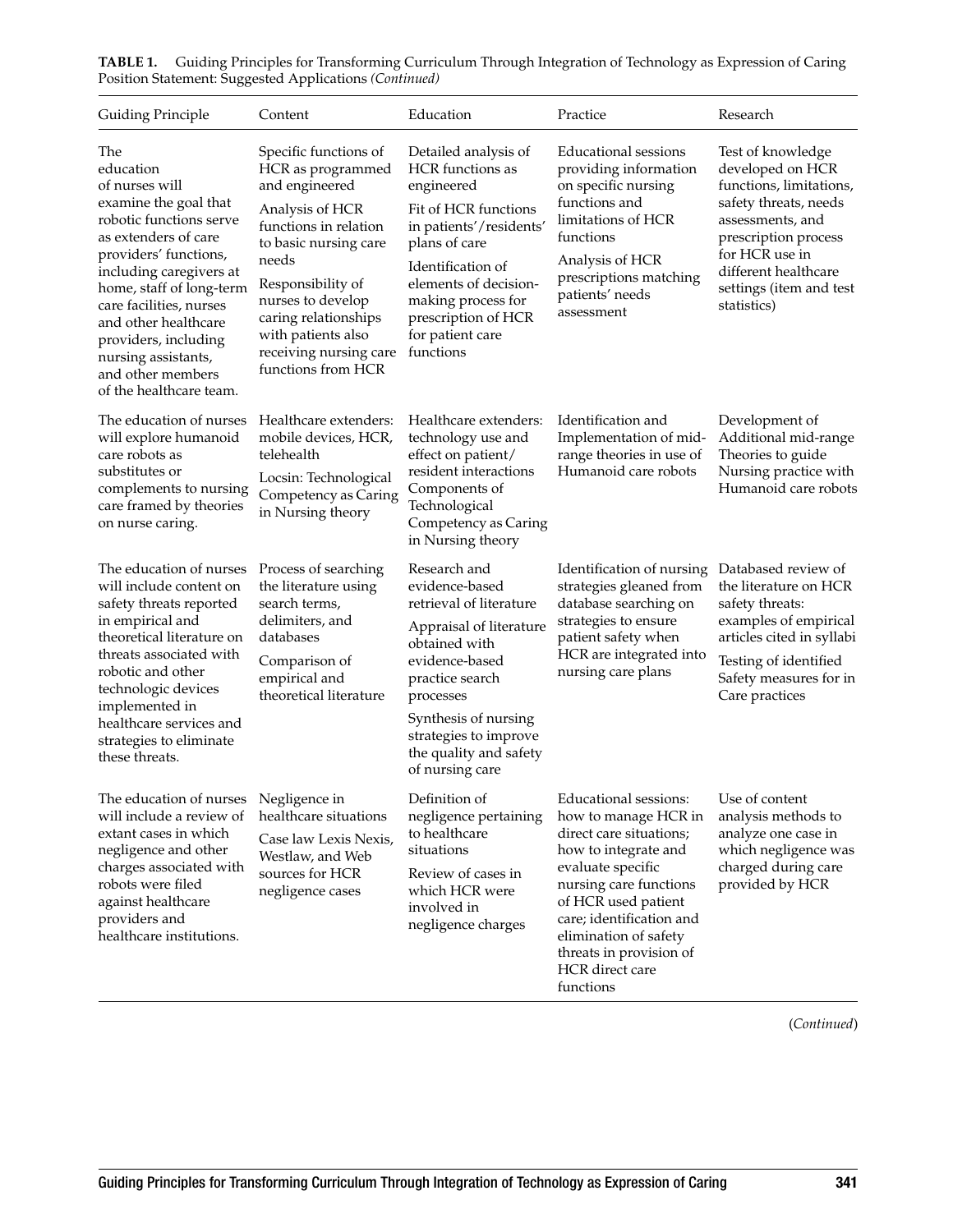| Guiding Principle                                                                                                                                                                                                                                                           | Content                                                                                                                                                                                                                                                                                                                                                                                                                          | Education                                                                                                                                                                                                                                                                                                                                                                                                                    | Practice                                                                                                                                                                                                                                                                                                                                                                                                                                                               | Research                                                                                                                                                                                                                  |
|-----------------------------------------------------------------------------------------------------------------------------------------------------------------------------------------------------------------------------------------------------------------------------|----------------------------------------------------------------------------------------------------------------------------------------------------------------------------------------------------------------------------------------------------------------------------------------------------------------------------------------------------------------------------------------------------------------------------------|------------------------------------------------------------------------------------------------------------------------------------------------------------------------------------------------------------------------------------------------------------------------------------------------------------------------------------------------------------------------------------------------------------------------------|------------------------------------------------------------------------------------------------------------------------------------------------------------------------------------------------------------------------------------------------------------------------------------------------------------------------------------------------------------------------------------------------------------------------------------------------------------------------|---------------------------------------------------------------------------------------------------------------------------------------------------------------------------------------------------------------------------|
| The education of nurses<br>will examine similar<br>and contrasting issues<br>associated with<br>computer leaks of<br>personal information<br>and leaks of information<br>when robots and other<br>technologic devices are<br>affected by viruses and<br>other malfunctions. | Social media threats to<br>patient/resident<br>privacy<br>Click farms<br>Robots on the Web<br>Health system Web<br>pages for patient<br>records and services;<br>patient portals, e.g.,<br>myPennMedicine<br>Health Insurance<br>Portability and<br>Accountability Act of<br>1996 (HIPPA)<br>Robots and HCR<br>malfunctions<br>Interruption of<br>nursing care functions<br>associated with robot<br>malfunctions and<br>viruses | Review of HIPAA:<br>Public law: Pub. L.<br>104-191; Other short<br>titles: Kassebaum-<br>Kennedy Act,<br>Kennedy-Kassebaum<br>Act Enacted by 104th<br><b>United States</b><br>Congress Statutes at<br>Large: 110 Stat. 1936<br>Violations of patient<br>privacy: social media,<br>patient portals,<br>Diagnosis-specific<br>blogs of patients, etc.<br>Examples of robot and<br><b>HCR</b> malfunctions<br>and virus threats | Educational session on<br>interruption of nursing<br>care functions<br>associated with robot<br>malfunctions and<br>viruses<br>Educational session on<br>illegal access to<br>protected patient data<br>and threats of social<br>media                                                                                                                                                                                                                                 | Databased review of<br>literature on threats to<br>patient privacy linked<br>to hacking patient<br>data repositories:<br>examples of empirical<br>articles cited in syllabi                                               |
| The education of nurses<br>will include a<br>comparison of theories<br>on nurse caring and<br>theories on humanoid<br>robot caring                                                                                                                                          | Locsin: Technological<br>Competency as Caring<br>in Nursing: theory<br>Boykin &<br>Schoenhofer: Nursing<br>as Caring theory                                                                                                                                                                                                                                                                                                      | Main components of<br>Technological<br>Competency as Caring<br>in Nursing Theory                                                                                                                                                                                                                                                                                                                                             | Application of theories<br>in practice                                                                                                                                                                                                                                                                                                                                                                                                                                 | Evaluation of theories<br>As related to<br>experience of the<br>Person cared for;<br>Effectiveness                                                                                                                        |
| The education of nurses<br>will explore the phases<br>of integration of<br>humanoid care robots<br>from needs assessment,<br>purchase, education, roll<br>out, and evaluation of<br>outcomes of patient care<br>linked to humanoid care<br>robotic interventions.           | Program Planning<br>and Evaluation<br>Logic Model                                                                                                                                                                                                                                                                                                                                                                                | Program Plan,<br>Overview: Phases of<br>integration of HCR<br>from needs<br>assessment, purchase,<br>education, roll out,<br>and evaluation of<br>outcomes of patient<br>care linked to<br>interventions.<br>Role of the nurse in<br>Influencing policies<br>on the development<br>and use of HCR                                                                                                                            | Educational<br>session delivered on<br>healthcare institutions'<br>intranet on overview<br>of phases of integration<br>of HCR from needs<br>assessment, purchase,<br>education, roll<br>out, and evaluation of<br>humanoid care robotic outcomes of patient care<br>linked to humanoid care<br>robotic interventions<br>Interprofessional<br>team/committee<br>analysis of technology<br>costs aimed at cost<br>containment, quality<br>of care, and patient<br>safety | Test of knowledge<br>developed on HCR<br>functions, limitations,<br>safety threats, needs<br>assessments, and<br>prescription process<br>for HCR use in<br>different healthcare<br>settings (item and test<br>statistics) |

**TABLE 1.** Guiding Principles for Transforming Curriculum Through Integration of Technology as Expression of Caring Position Statement: Suggested Applications *(Continued)*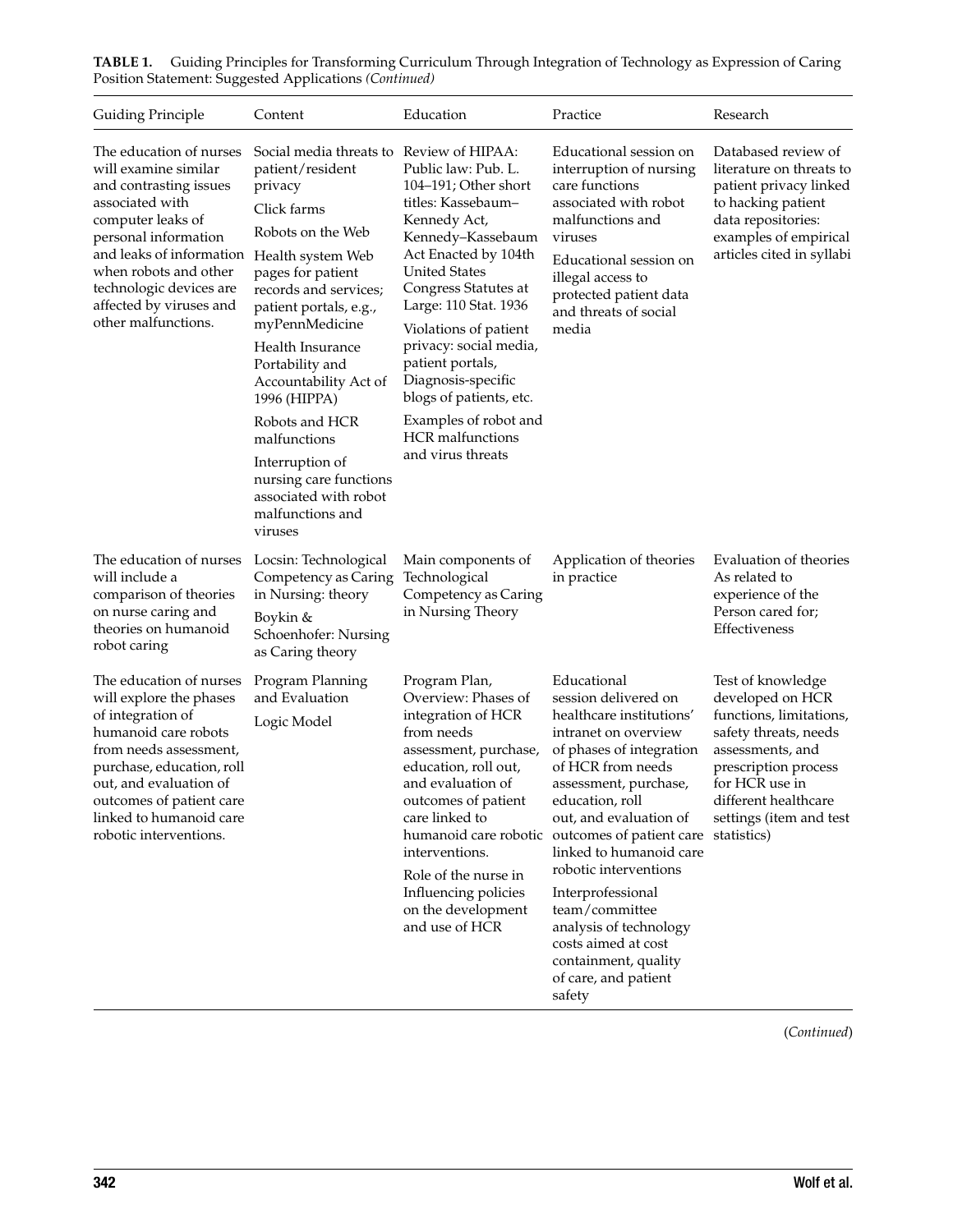| Guiding Principle                                                                                                                                                                                                                                                                                      | Content                                                                                                                                                                                                      | Education                                                                                                                                                                                                                                                                            | Practice                                                                                                                                    | Research                                                                                                                                                                                                                                                                                                                  |
|--------------------------------------------------------------------------------------------------------------------------------------------------------------------------------------------------------------------------------------------------------------------------------------------------------|--------------------------------------------------------------------------------------------------------------------------------------------------------------------------------------------------------------|--------------------------------------------------------------------------------------------------------------------------------------------------------------------------------------------------------------------------------------------------------------------------------------|---------------------------------------------------------------------------------------------------------------------------------------------|---------------------------------------------------------------------------------------------------------------------------------------------------------------------------------------------------------------------------------------------------------------------------------------------------------------------------|
| The education of nurses<br>will include content and<br>reflections on the<br>literature that<br>distinguishes artificial<br>intelligence from<br>artificial consciousness<br>as applied to humanoid<br>care robots.                                                                                    | Artificial Intelligence<br>Artificial<br>consciousness<br>Types of AI robots                                                                                                                                 | Comparison of<br>artificial Intelligence<br>and Artificial<br>consciousness                                                                                                                                                                                                          |                                                                                                                                             |                                                                                                                                                                                                                                                                                                                           |
| The education of nurses<br>will include the financial<br>gains associated with<br>humanoid care robots<br>following initial<br>financial purchases of<br>this technology for<br>direct care nursing<br>services.                                                                                       | Cost effectiveness of<br>active and passive<br>robots in healthcare<br>settings; other<br>technologies in care<br>provision; remote<br>technologies in care<br>provision as<br>alternatives to 1:1<br>sitter | <b>Budget implications</b><br>of HCR, telehealth,<br>telemonitoring                                                                                                                                                                                                                  | Interprofessional<br>team/committee<br>analysis of technology<br>costs aimed at cost<br>containment, quality of<br>care, and patient safety | Spreadsheet evidence<br>on technology cost:<br>HCR; educational<br>technology in<br>patient/resident<br>rooms; tele sitters,<br>passive robots, etc.<br><b>HCAHPS</b> satisfaction<br>scores: before and<br>after design<br>Survey study on<br>healthcare providers'<br>attitudes on care<br>extenders<br>(technological) |
| The education of nurses<br>will include the<br>advantages and<br>applications of<br>humanoid care robots in<br>care provision<br>considering the<br>increased life span of<br>individuals requiring<br>nursing care residing in<br>some countries.                                                     | Population patterns of Exemplars of HCR<br>patient/residents and<br>caregivers<br>Present and projected<br>HCR use in countries                                                                              | applications in<br>selected countries<br>Interprofessional<br>conferences on value<br>of HCR                                                                                                                                                                                         | Utilization of HCR in<br>practice settings as<br>available                                                                                  | Systematic return on<br>investment on role of<br>robots in care of aged<br>and in care of those<br>with dementia                                                                                                                                                                                                          |
| The education of nurses<br>will include the distinct<br>advantages of nurses as<br>consultants on nurse<br>caring behaviors and<br>attitudes and other<br>caring<br>relationship-based<br>content for engineers,<br>manufacturers, and a<br>multi-skilled team that<br>create humanoid care<br>robots. | Consultation<br>opportunities of<br>caring in nursing<br>theory experts to HCR<br>design                                                                                                                     | Process of<br>consultation<br>Consultant functions<br>and expertise<br>National Nurses in<br><b>Business Association</b><br>Education<br>Sole proprietorship,<br>limited liability<br>company (LLC), or<br>Corporation Caring<br>actions of HCR and<br>patient/resident<br>responses | Interprofessional<br>collaboration and<br>dialogue on role of HCR<br>on patient satisfaction<br>and quality outcomes                        | Interprofessional<br>research on design,<br>implementation and<br>evaluation on<br>expressions of caring<br>from HCR                                                                                                                                                                                                      |

**TABLE 1.** Guiding Principles for Transforming Curriculum Through Integration of Technology as Expression of Caring Position Statement: Suggested Applications *(Continued)*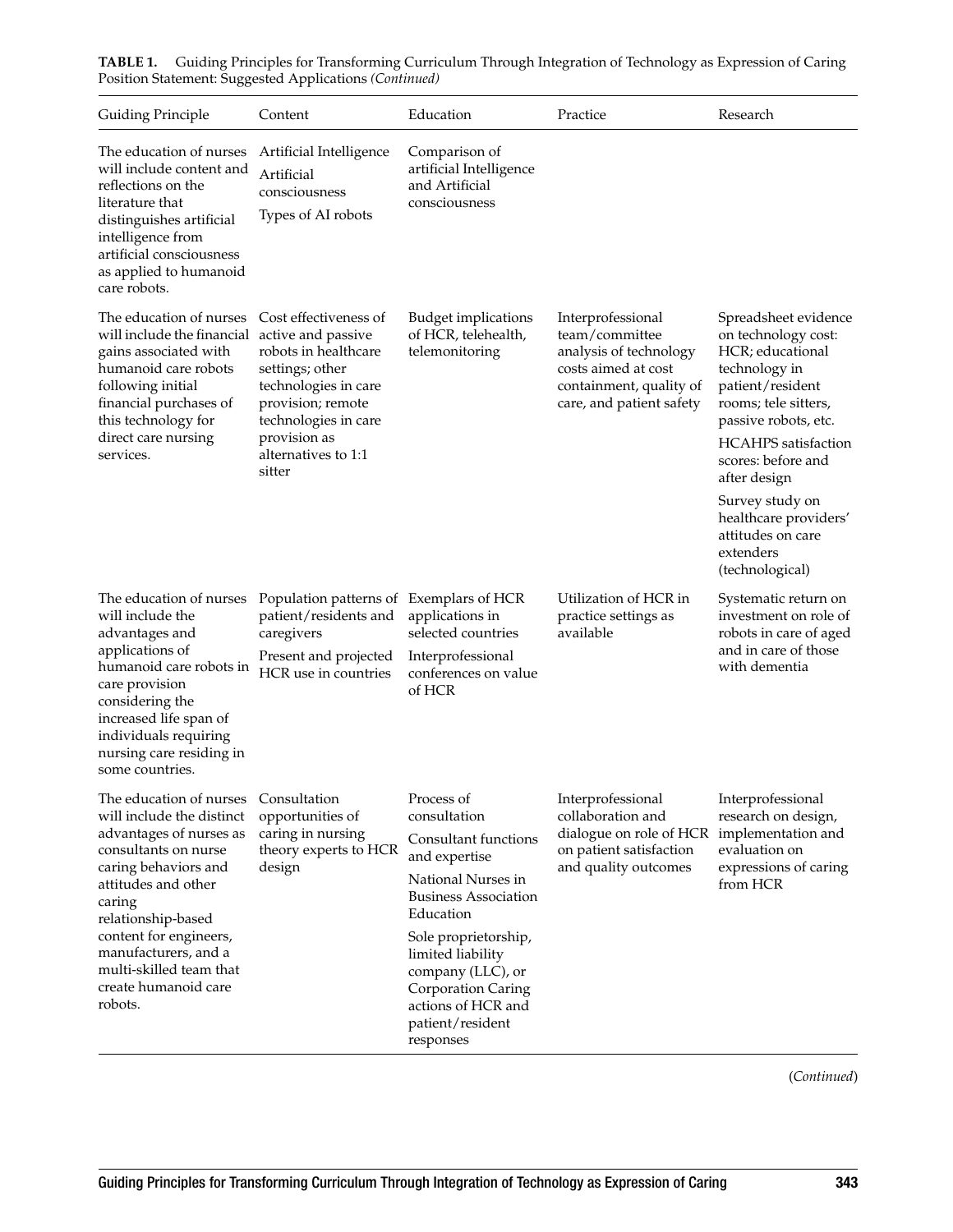| <b>Guiding Principle</b>                                                                                                                                                                                                                                                                          | Content                                                                                                                                                                                                                                                                                 | Education                                                                                                                                                                                                                                                            | Practice                                                                                                                                                 | Research                                                                                                                                         |
|---------------------------------------------------------------------------------------------------------------------------------------------------------------------------------------------------------------------------------------------------------------------------------------------------|-----------------------------------------------------------------------------------------------------------------------------------------------------------------------------------------------------------------------------------------------------------------------------------------|----------------------------------------------------------------------------------------------------------------------------------------------------------------------------------------------------------------------------------------------------------------------|----------------------------------------------------------------------------------------------------------------------------------------------------------|--------------------------------------------------------------------------------------------------------------------------------------------------|
| The education of nurses<br>will include visual<br>media in which positive<br>and negative<br>interactions between<br>patients and humanoid<br>care robots are analyzed<br>from a caring, caring<br>science, and quality<br>improvement<br>perspectives.                                           | HCR-patient/resident<br>interactions<br>Watson: Theory of<br>Human<br>Caring/Caring<br>Science                                                                                                                                                                                          | Assessment of nurse-<br>patient/resident<br>interactions in the<br>caring moment                                                                                                                                                                                     | Stories of caring in<br>clinical nursing practice                                                                                                        | Research on the<br>experience of one<br>cared for by HCR and<br>the experience of the<br>nurse using HCR as<br>partner in care                   |
| The education of<br>students will include<br>assessment methods to<br>obtain data on patients'<br>experiences when cared<br>for by humanoid care<br>robots.                                                                                                                                       | Assessment foci:<br>nursing situation;<br>caring moment<br><b>Electronic Medical</b><br>Record data entry<br>locations<br>Exploration of<br>Caring Dialog<br>Database                                                                                                                   | Analysis of<br>interpersonal<br>relationships                                                                                                                                                                                                                        | Clinical evaluation of<br>student performance<br>Clinical evaluation of<br>registered nurse<br>performance<br>Electronic medical<br>record documentation | Conduct return on<br>investment re:<br>empathy and<br>emotional capabilities<br>of robots; and return<br>on investment on<br>robot communication |
| The education of nurses<br>will include content and<br>clinical experiences in<br>which the positive<br>contributions and<br>negative effects of<br>humanoid care robots to<br>the care of patients are<br>explored using<br>evidence-based, caring<br>theory-based, and<br>philosophical lenses. | Evidence-Based<br>Practice efforts for the<br>discipline and<br>profession of nursing<br>Locsin: Technological<br>Competency as Caring<br>in Nursing theory<br>Boykin &<br>Schoenhofer: Nursing<br>as Caring<br>Interprofessional<br>clinical practice and<br>evidence-based<br>nursing | Caring in nursing<br>theories: determining<br>fit with HCR-<br>delivered nursing care<br>in nursing situations<br>Development of<br>technological<br>competence in<br>nursing situations<br>Intentional caring<br>practice<br>Interprofessional<br>clinical practice | Interprofessional<br>teams/committees and<br>HCR integration into<br>patient/resident care<br>services                                                   | Analysis of theoretical<br>framework in<br>exemplars of research<br>oriented in caring in<br>nursing theories;<br>articles posted in<br>syllabi  |
| The education of nurses<br>will debate whether<br>intersubjectivity, part of<br>the discourse on human<br>and nurse caring, is not<br>possible or is possible<br>with patient-humanoid<br>care robot interactions.                                                                                | Intersubjectivity in<br>interpersonal<br>relationships<br>Cultivation of<br>loving kindness:<br>Caritas processes and<br>other theory<br>components of<br>Watson's Theory of<br>Human<br>Caring/Caring<br>Science                                                                       | Intersubjectivity and<br>interrelationships<br>Caritas process and<br>components of<br>Watson's Theory of<br>Human<br>Caring/Caring<br>Science                                                                                                                       | Clinical evaluation of<br>student performance<br>Clinical evaluation of<br>registered nurse<br>performance                                               |                                                                                                                                                  |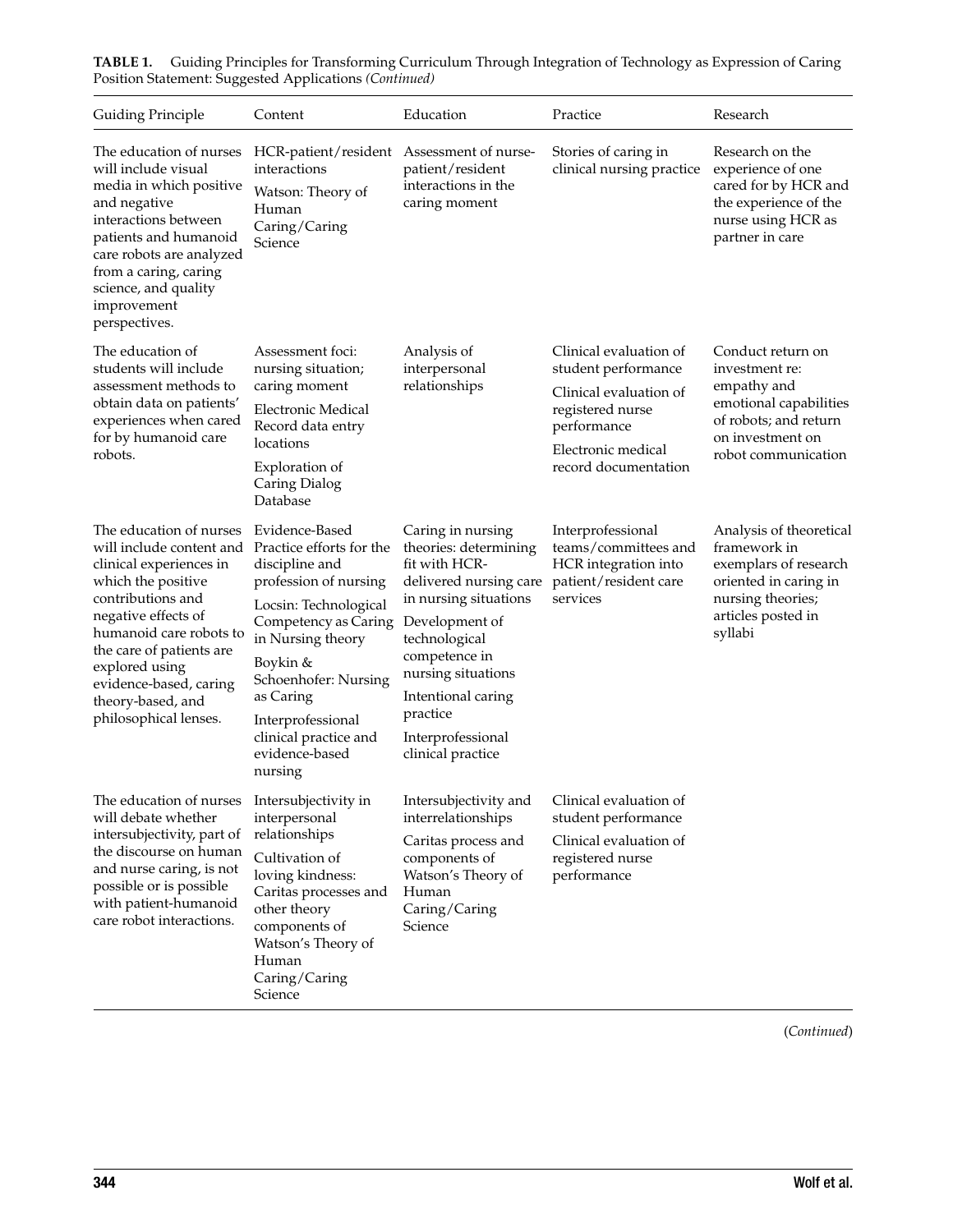| <b>Guiding Principle</b>                                                                                                                                                                                                                                                                                                                                                                        | Content                                                                                                                                                                          | Education                                                                                                                         | Practice                                                                                                  | Research                                                                                                     |
|-------------------------------------------------------------------------------------------------------------------------------------------------------------------------------------------------------------------------------------------------------------------------------------------------------------------------------------------------------------------------------------------------|----------------------------------------------------------------------------------------------------------------------------------------------------------------------------------|-----------------------------------------------------------------------------------------------------------------------------------|-----------------------------------------------------------------------------------------------------------|--------------------------------------------------------------------------------------------------------------|
| The education of nurses<br>will examine the source<br>of love in human caring<br>and its absence in<br>patient-humanoid care<br>robot interactions.                                                                                                                                                                                                                                             | Watson: Theory of<br>Human<br>Caring/Caring<br>Science, Caritas and<br>Caritas processes; core<br>components<br>Antithesis of Caring:<br>Violence and incivility<br>in workplace | Components of<br>Watson's Theory of<br>Caring<br>Caring science<br>Bullying and violence<br>in workplace                          | Workplace violence and<br>civility: educational<br>session: review of Joint<br>Commission<br>publications | Analysis of sentinel<br>events reported by<br>Joint Commission                                               |
| The education of nurses<br>includes content on the<br>patient as the center of<br>care, caring as the<br>essence of nursing, and<br>the distraction that<br>technology, such as<br>humanoid caring robots,<br>provides as technology<br>management may shift<br>the center of nursing<br>attention away from the<br>patient.                                                                    | Nursing the machine<br>Patient-centered care<br>and evidence-based<br>practice (EBP)<br>Patient preferences<br>and HCR                                                           | environments:<br>nursing the<br>patient/resident<br>versus nursing the<br>machine<br>Focus on study of<br>nursing as a discipline | Tensions in direct care Application of nursing<br>theory                                                  |                                                                                                              |
| The education of nurses<br>includes content and<br>clinical experience in<br>which therapeutic<br>nurse-patient<br>relationships are<br>compared when<br>humanoid care robots<br>are included in the<br>interaction and<br>relationship with<br>patients and nursing<br>students and when<br>nursing students alone<br>are included in the<br>interaction and<br>relationship with<br>patients. | Therapeutic nurse-<br>patient relationships<br>Nursing responsibility<br>in relationship<br>development                                                                          | Nurse/patient<br>relationship: Theory<br>and practice<br>applications                                                             | Colleague and<br>healthcare team<br>relationships and Joint<br>Commission                                 | <b>HCAPS</b> satisfaction<br>outcomes pertinent to<br>nursing and<br>healthcare team<br>review               |
| The education of nurses<br>includes debate on how<br>humanoid care robots'<br>implementation as<br>nurse extenders in<br>direct patient care will<br>affect patients' trust in<br>nursing.                                                                                                                                                                                                      | Nursing: most trusted<br>profession-honesty,<br>ethics                                                                                                                           | Public Trust and<br>Gallup Poll results<br>Dark side of nursing<br>as antithetical to nurse Patient safety and<br>caring          | Daily commitment to<br>practice to ethical<br>practice<br>Safety Net reporting of<br>safety threats       | HCAPS satisfaction<br>outcomes pertinent to<br>nursing and<br>healthcare team:<br>review of<br>outcomes/unit |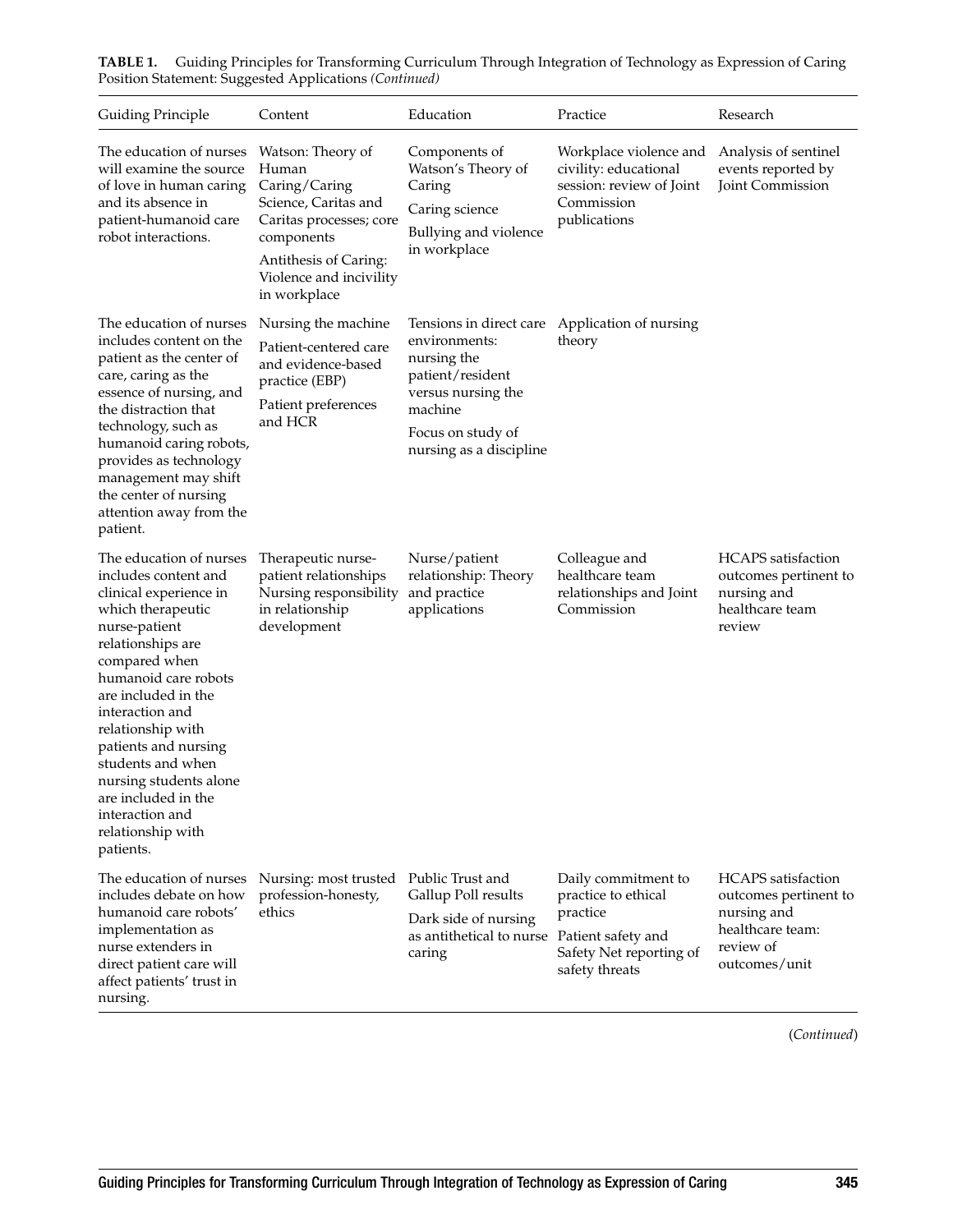| <b>Guiding Principle</b>                                                                                                                                                                                | Content                                                                                                                                                                         | Education                                                                                                                                                                                         | Practice                                                                                                                                                                                                                                           | Research                                                                                                                              |
|---------------------------------------------------------------------------------------------------------------------------------------------------------------------------------------------------------|---------------------------------------------------------------------------------------------------------------------------------------------------------------------------------|---------------------------------------------------------------------------------------------------------------------------------------------------------------------------------------------------|----------------------------------------------------------------------------------------------------------------------------------------------------------------------------------------------------------------------------------------------------|---------------------------------------------------------------------------------------------------------------------------------------|
| The education of nurses<br>includes evaluation of<br>outcomes linked to a<br>number of technologic<br>innovations that include<br>the integration of robots<br>into diverse healthcare<br>applications. | Quality of care<br>Cost of HCR<br>Cost savings linked to<br><b>HCR</b><br>Technology, HCR, and<br>healthcare redesign                                                           | Interprofessional<br>contributions to<br>quality of care, cost<br>containment, and<br>healthcare program<br>design<br>Principles of needs<br>assessment and<br>program planning<br>and evaluation | Team leader designation Before and after<br>and composition of<br>champions in design,<br>roll out, sustainment of<br>program projects in<br>healthcare settings<br>throughout<br>implementation,<br>evaluation, and<br>sustainment of<br>programs | quality improvement<br>study: review of<br>outcomes per unit                                                                          |
| The education of nurses<br>includes bringing<br>students into a place of<br>"not-knowing" with<br>HCRs, allowing<br>expression of anxiety in<br>the comfort of<br>pedagogical space.                    | Vulnerability of "not<br>knowing"                                                                                                                                               | Critical dialog<br>Self-reflection<br>Self-knowing                                                                                                                                                | Stories on nursing<br>patients side-by-side<br><b>HCRs</b>                                                                                                                                                                                         |                                                                                                                                       |
| The education of nurses<br>explores ontological<br>questions, i.e., What is<br>the nature of the<br>intersection of nurse-<br>technology-nursed?<br>What does it mean to be<br>human?                   | Being and doing<br>Listening to lived<br>experience of persons<br>engaged in<br>relationship with<br><b>HCRs</b>                                                                | Interdisciplinary<br>dialog<br>Curriculum as lived<br>as well as curriculum<br>as planned (Aoki)                                                                                                  | Reflective practice on<br>HCR-provided patient<br>care                                                                                                                                                                                             | Phenomenological<br>study: lived<br>experience of being<br>within the human<br>person-HCR<br>relationship                             |
| The education of nurses<br>includes exploring an<br>aesthetic way of<br>knowing to develop<br>understanding the<br>sacred space at the<br>intersection of nurse-<br>technology/robot-one<br>nursed.     | Ways of knowing<br>Intersection of nurse-<br>nursed-technology as<br>sacred space<br>Dwelling in tension<br>Arts including poetry,<br>film, photography,<br>personal narratives | Artistic expressions of<br>caring as the nurse<br>Artistic<br>representations of<br><b>HCR</b> care                                                                                               | Theory development on<br>"being-with" in HCR<br>relationships                                                                                                                                                                                      | Observational study<br>(field notes): nurses'<br>management of care<br>provided by HCRs in<br>the dance of caring<br>persons and HCRs |
| The education of nurses<br>includes safeguard-<br>ing/preserving the<br>"right relationship"<br>with technology by<br>understanding the<br>technology/robot as an<br>expression of caring.              | Caring Science<br>Feminist ethics<br>Critical social theory                                                                                                                     | Covenant<br>nurse-nursed<br>relationship<br>Power over, power<br>with relationships<br>Preserving<br>personhood in<br>the joining of person<br>and technology<br>in nursing situations            |                                                                                                                                                                                                                                                    |                                                                                                                                       |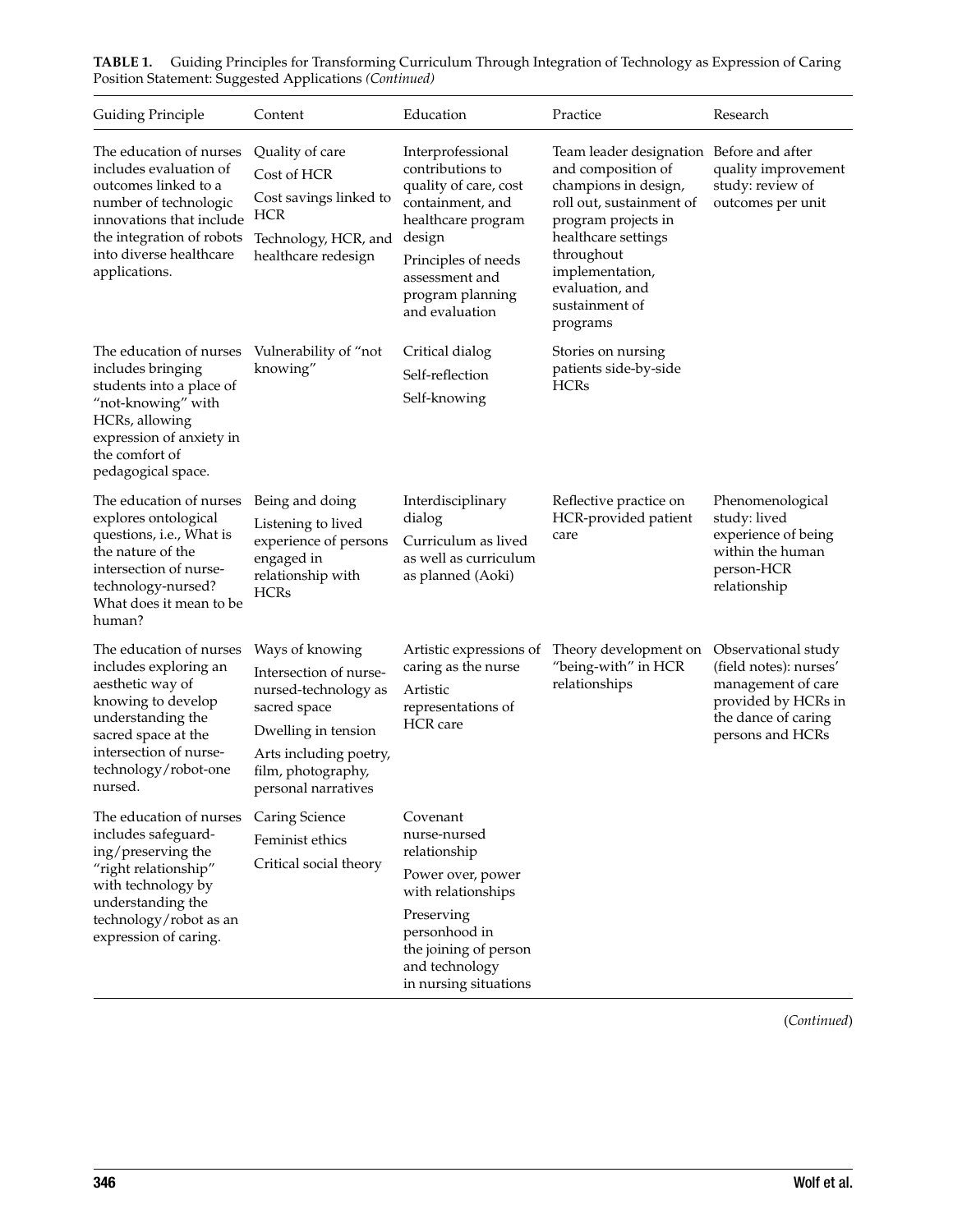| <b>Guiding Principle</b>                                                                                                                                                                                | Content                                                                                                                                                                                                                  | Education                                                                                                                                                                                                                                                                                                                                                                                                                                                            | Practice | Research |
|---------------------------------------------------------------------------------------------------------------------------------------------------------------------------------------------------------|--------------------------------------------------------------------------------------------------------------------------------------------------------------------------------------------------------------------------|----------------------------------------------------------------------------------------------------------------------------------------------------------------------------------------------------------------------------------------------------------------------------------------------------------------------------------------------------------------------------------------------------------------------------------------------------------------------|----------|----------|
| The education of nurses<br>includes an exploration<br>of the integration of<br>culturally competent<br>artificial intelligence<br>that enables HCRs to<br>respond to cues and<br>responses of patients. | Process of developing<br>culturally competent<br>interaction in HCRs<br>Examples of already<br>developed culturally-<br>competent robots<br><b>AASS</b> Cognitive<br>Robotic Systems Lab;<br>Irena Papadopoulos's<br>Lab | Review of the<br>CARRESSES (n.d.)<br>pilot study<br>(CARRESSES:<br>Culture-Aware Robots<br>and Environmental<br>Sensor Systems for<br><b>Elderly Support)</b><br>Update on current<br>CARESSES project:<br>designing culturally<br>responsive and<br>culturally competent<br>elder care robots.<br>Robot adaptation:<br>how they behave and<br>speak to culture,<br>customs, and manners<br>of persons assisted<br>Bruno et al. (2017)<br>Pandey and Gelin<br>(2018) |          |          |

**TABLE 1.** Guiding Principles for Transforming Curriculum Through Integration of Technology as Expression of Caring Position Statement: Suggested Applications *(Continued)*

lead to decisions that are stimulated by guidelines they could modify to fit nursing program characteristics.

The guidelines presented in Table 1 should not be viewed as a prescription. They are intended to help faculty anticipate the actual and potential integration of HCRs in nursing care, and other technologic innovations. As a work in progress, the guidelines offer some preliminary ideas about nurse caring as some nursing functions are replaced by or enhanced by HCRs. The managing and monitoring of complex patient care side-by-side HCRs is one challenge. Another is how HCRs function in the personal space of patients performing tasks formerly conceived as exclusively human. Table 1 includes the following headings: content, education, practice, and research; they expand the guidelines by offering examples, ideas, and suggested applications to assist faculty and other nurses as HCRs integrate into nursing.

Faculty may choose to adapt the guidelines so that they fit with and enhance content already present in courses examining technologicallyenhanced care. Also, of interest to nursing faculty is the comparison of a language of caring in nursepatient communication and relationships to robotpatient communication and relationships.

The promise of the guidelines lies in their potential to set the stage for the integration of current and future technologies into the personal and intimate spaces of direct nursing care. They might function as a foundation to guide curricular content, clinical experiences, nursing practice, and nursing research. Although nurse faculty, direct care nurses, and researchers have already incorporated many technologic innovations into nursing education programs, workshops, simulations, clinical practice, and research, additional work is needed to ensure that HCRs and other devices are integrated into nursing care systems, replacing some nursing care functions, and supporting or augmenting others.

In additional to basic and advanced professional education programs, other applications of the guidelines are needed. For example, clinical educators could educate teams of healthcare providers on HCR integration within direct care services. Educational sessions for basic and advanced sessions need to be site-specific for